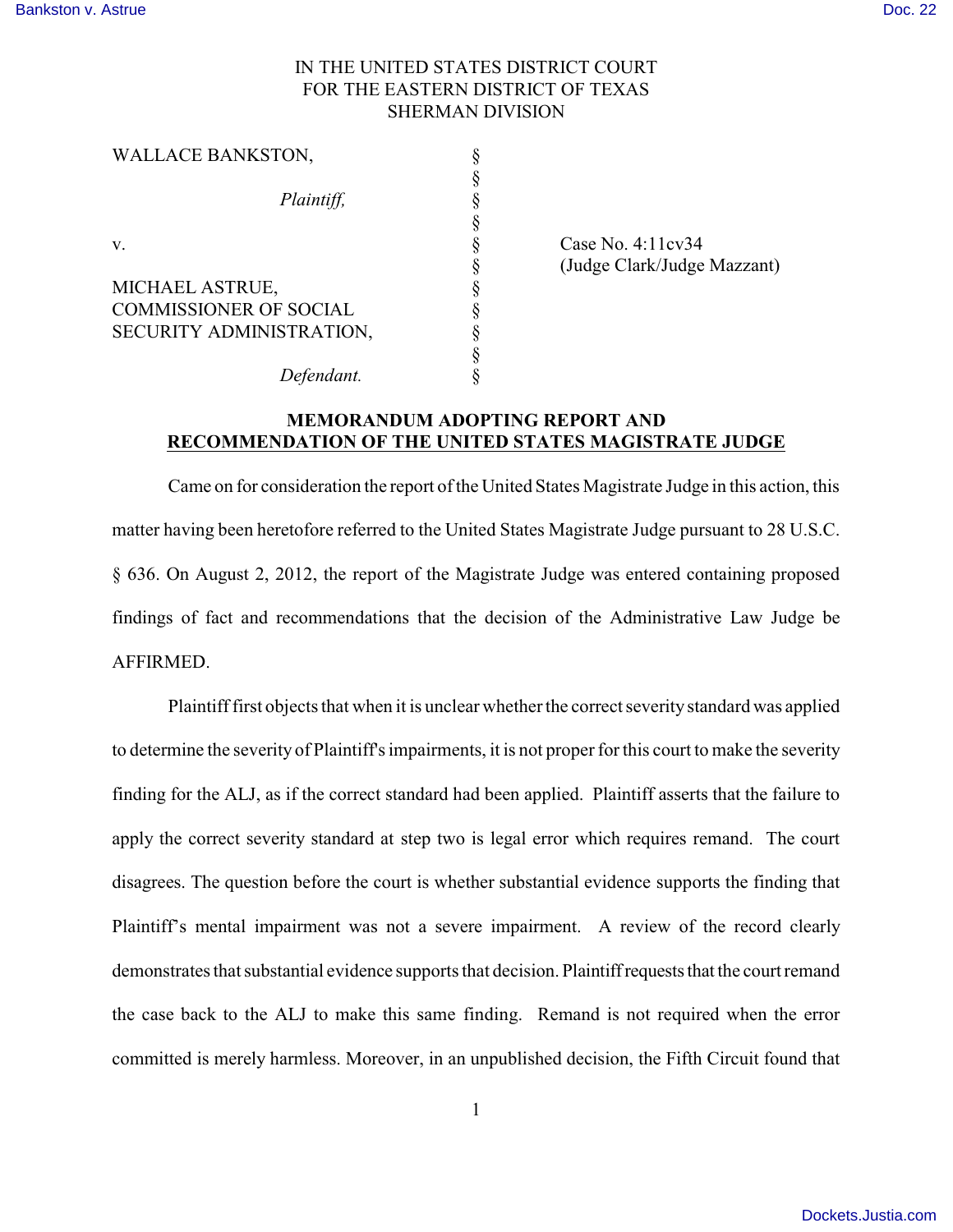similar severity language used by the ALJ was not error. *See Brunson v. Astrue*, 387 F. App'x 459 (5th Cir. 2010) ("An impairment is severe if it significantly limits an individual's physical or mental abilities to do basic work activities; *it is not severe if it is a slight abnormality or combination of slight abnormalities that has no more than a minimal effect on the claimant's ability to do basic work activities.*") *See also White v. Commissioner of Social Sec. Admin.*, No. 4:11cv113, 2012 WL 1986523, at \*3 (E.D. Tex. June 4, 2012); *Acosta v. Astrue*, No. EP–10–CV–00471–DCG, 2012 WL 1994985, at \*10 (W.D. Tex. Mar. 2, 2012).

Plaintiff's second objection is that remand is warranted because the Commissioner failed to apply the proper weight and legal analysis of the treating opinion submitted to the Appeals Council. Plaintiff takes issue with the Appeals Council's summary denial for review of the submitted functional assessment from Dr. Jones. Plaintiff urges that the court require the Appeals Council to give a detailed analysis for the rejection of Dr. Jones' opinion. Plaintiff's argument is misplaced and he fails to offer any Fifth Circuit authority that requires the Appeals Council to explain its decision in the way required of the ALJ. The Appeals Council indicated that it considered the evidence. All that is required is a review to determine whether substantial evidence supports the respective decisions, including the new evidence submitted to the Appeals Council. The Magistrate Judge correctly pointed out that Dr. Jones completed a fill-in-the blank form which fails to provide any objective evidence to support the limitations indicated on the form. An unsupported decision, even from a treating source, can be rejected by the ALJ or the Appeals Council. The Magistrate Judge also noted that Dr. Jones' conclusion was inconsistent with the record, and noted that the Commissioner noted that Dr. Jones was not even a treating source. Substantial evidence supports the decision in this case.

The court, having made a de novo review of the objections raised by Plaintiff [Doc. #21], is of the opinion that the findings and conclusions of the Magistrate Judge are correct, and the